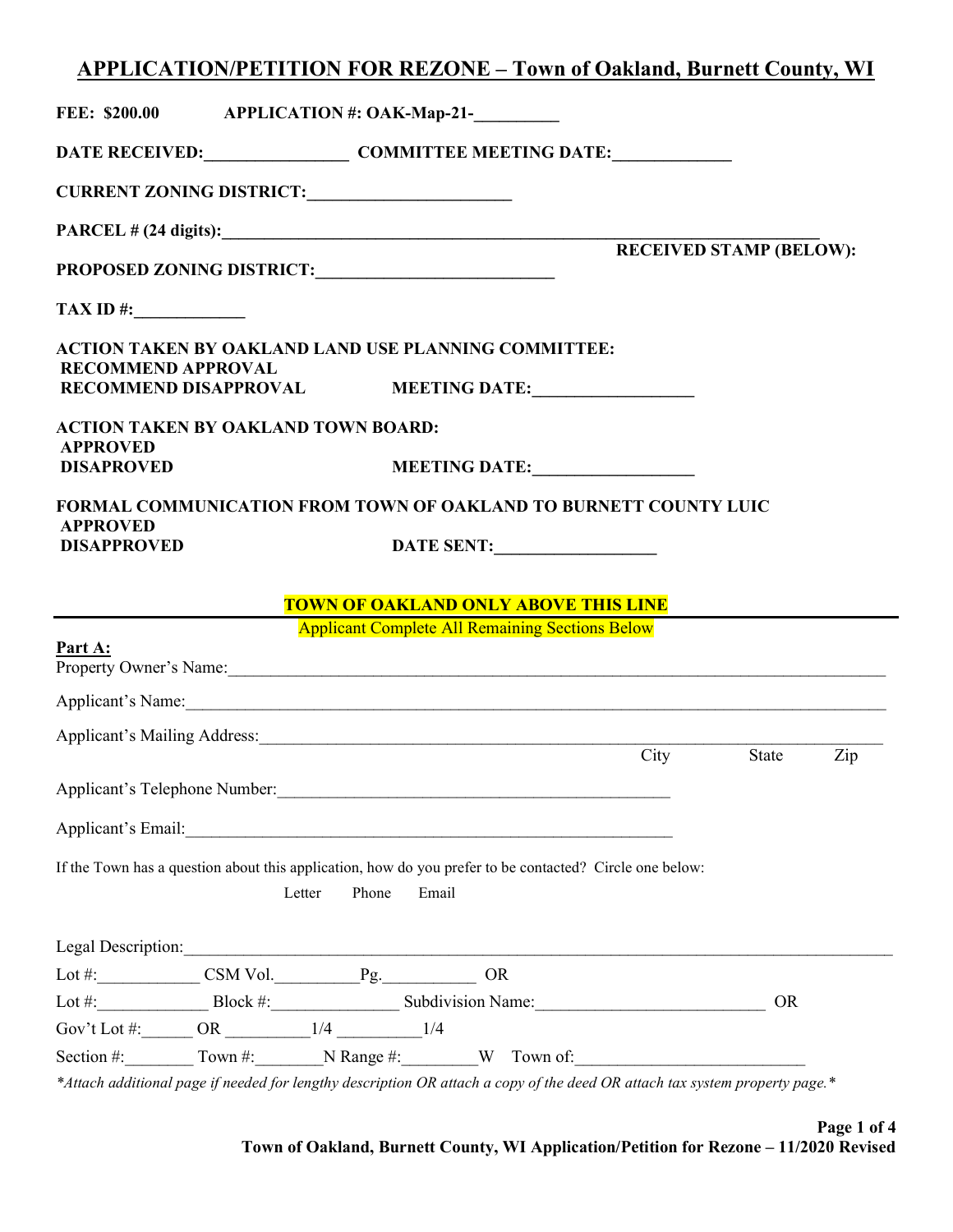| $ft2$ and $\qquad \qquad \qquad$ | acres |                 |
|----------------------------------|-------|-----------------|
|                                  |       |                 |
| From Zoning District to          |       | Zoning District |

# Part B: Attach complete construction plans/survey map detailing the following: Plans/map WILL BE clearly drawn with a scale preferably at  $1" = 20'$  or multiples of 10'. Scale shall not exceed  $1" = 50'$  and ensure scale used is properly noted on the plan/map. Plans/maps shall be on letter or legal sized paper with North being at the top of the page. Note: Professionally drawn plans/maps are preferred and highly recommended to ensure your application is complete and accurate. (All items below must be shown)

- ALL property lines, road right-of-ways, and road centerlines including exact distances to property lines, road right-of-ways, and road centerlines for all existing and proposed structures on the parcel
- $\Box$  Show area to be used for the proposed request
- $\Box$  All existing uses on parcels within 300 ft of the parcel for this request
- $\Box$  All existing zoning districts within 300 ft of the parcel for this request
- ALL Vegetation proposed to be removed or disturbed
- Ordinary High Water Mark (OHWM) and distances to it from all existing and proposed structures; must show all within 200 ft of structures
- $\Box$  Floodplain and wetland boundaries and distances to them from all existing and proposed structures; must show all within 200 ft of structures
- Dimensions, location and setbacks of all existing and proposed structures including all decks/porches/walkways/etc. must show exact dimensions for ALL
- Sanitary system, drain-field, and well with distances to property lines, OHWM, wetlands, floodplains, existing and proposed buildings
- $\Box$  Location and extent of filling/grading
- $\Box$  Location and type of erosion control measures
- $\Box$  Existing and proposed utilities and utility easements
- Any other construction related to your project
- □ North arrow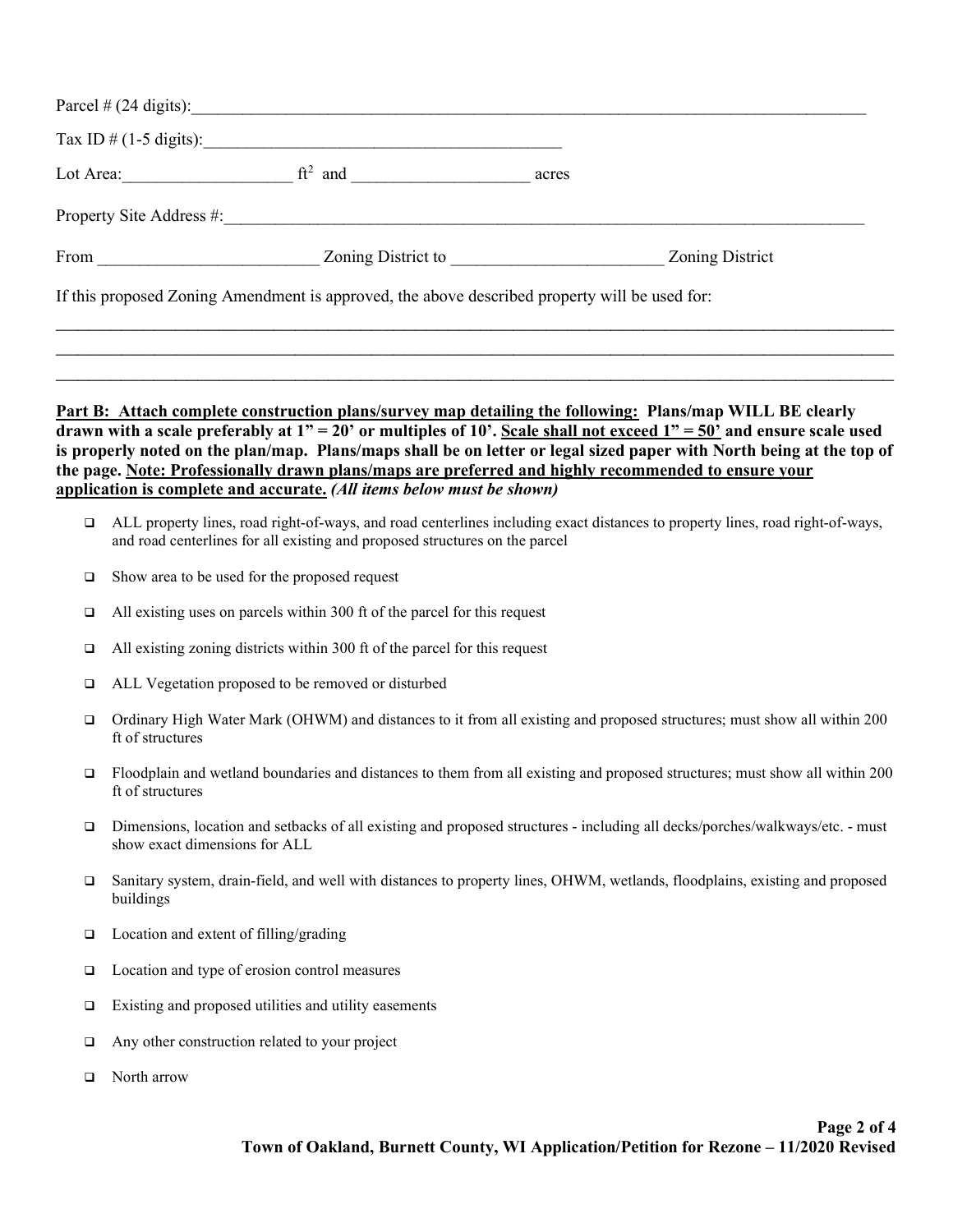### Part C: Provide names and addresses of all property owners within 300' of the parcel proposed to be rezoned.

This must include all parcels (including vacant parcels) that are within 300' of the parcel proposed to be rezoned, including those across the road. Address for the owner would be their mailing address (where they get their mail) in many cases this may not be the site address. Attach additional sheets if necessary.

### Part D: Signature and date

 $\overline{I}$  (If applicant and owner are different then both need to sign the application.)

#### THIS APPLICATION CONSTITUTES NOTICE THAT ALL CHANGES OR IMPROVEMENTS ARE SUBJECT TO ACCESS AND/OR REVIEW BY THE TOWN OF OAKLAND BOARD and/or OAKLAND LAND USE PLANNING COMMITTEE FOR THE PURPOSE OF AN ON-SITE VISIT AND ASSESSMENT.

By submitting this Application, I hereby petition the Town of Oakland to review and make recommendation to Burnett County regarding the Ordinance and/or map to effect change in the Zoning classification. I certify the information I have provided in this application is complete, true, and accurate. I agree to permit Oakland officials or other authorized persons to have access to the above-described premises at any reasonable time for the purpose of inspection. I understand the application fee is non-refundable, regardless if the petition is accepted, rejected, approved, disapproved, or denied. I understand the fee for this application is only for the Town of Oakland review and subsequent recommendation to Burnett County Land Services Department; thus, if any other applications or permits are required, those will require separate fees. I understand a partial or incomplete application will be returned to the applicant.

 $Signed$ 

(Applicant) (Date)

 $Signed$ 

(Owner) (Date)

(If applicant and owner are different, then both need to sign the application.)